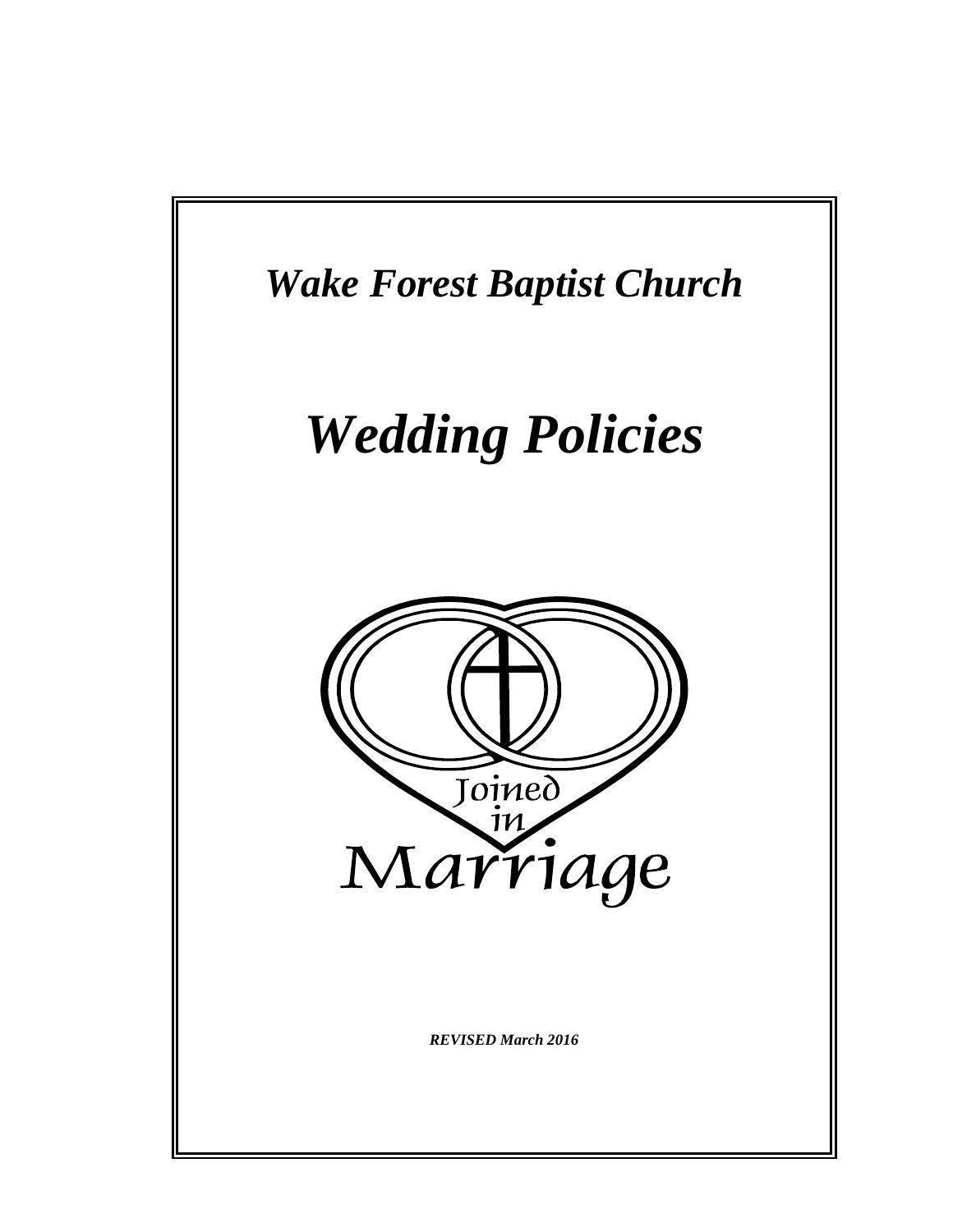# *TABLE OF CONTENTS*

# *See facilities use policy for fees regarding use of the sanctuary and fellowship hall.*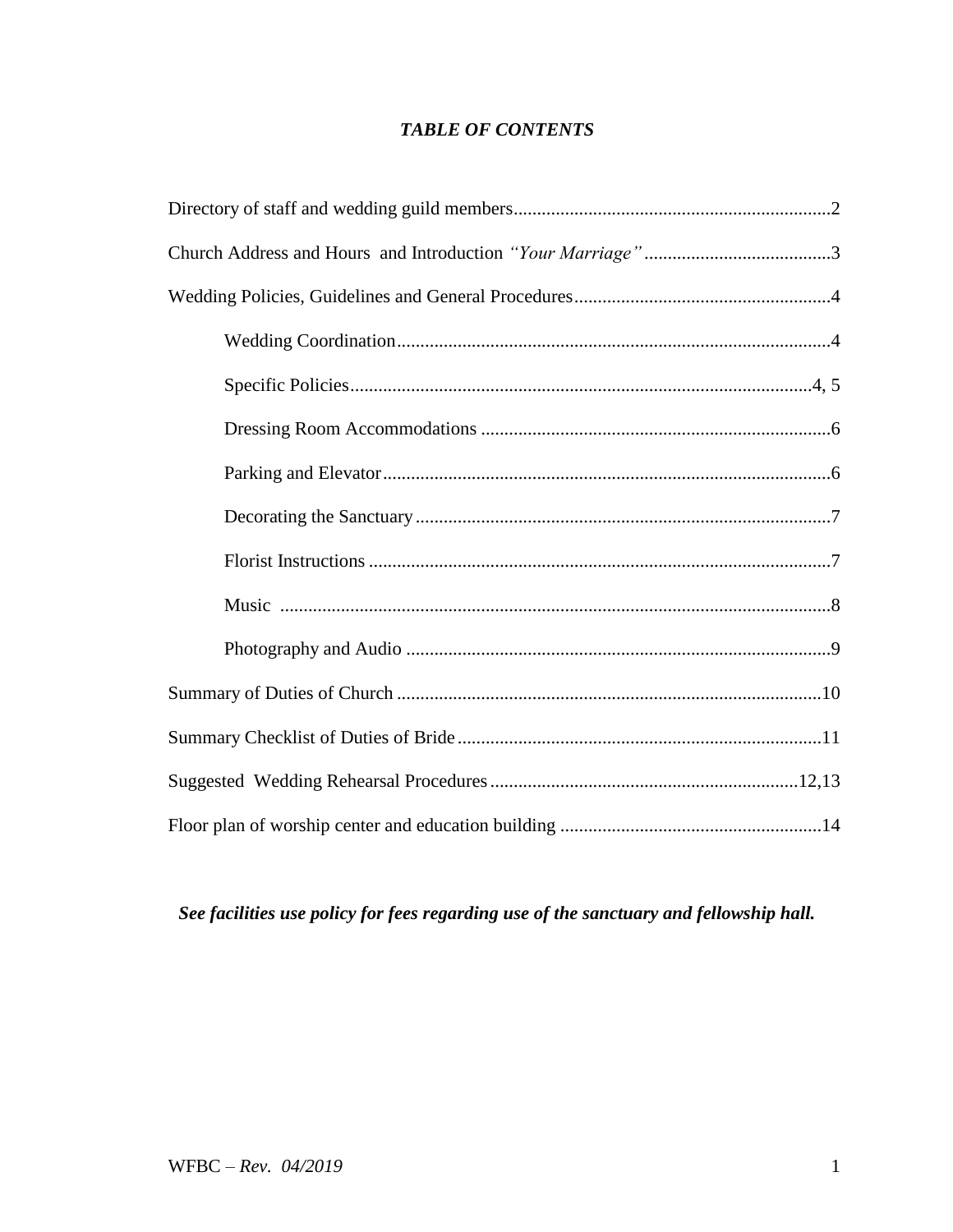# *DIRECTORY*

| Pastor                          | Dr. William A. Slater  | 919-556-5141 |
|---------------------------------|------------------------|--------------|
| Minister of Music and Worship   | Rev. BryantMoxley      | 304-320-0054 |
| <b>Administrative Assistant</b> | Denise Stinson         | 919-556-5141 |
| <b>Office Assistant</b>         | <b>Johnna Matthews</b> | 919-556-5141 |
| Organist                        | Jeanine Skinner        | 919-906-0490 |
| Custodian                       | <b>Rodney Davis</b>    | 919-414-8485 |
| Audio Technician                | <b>Cleve Rogers</b>    | 919-618-2711 |
| <b>Financial Secretary</b>      | Linda Lang             | 919-554-3916 |

# Wedding Guild

Chair will assign a wedding guild team member to each wedding.

| Christy Lambright, Chair  | clambright@nc.rr.com   | 919-906-2573 |
|---------------------------|------------------------|--------------|
| Sheila Brown, Chair       | sbrown1535@aol.com     | 919-554-2146 |
| <b>Lynnette Beadle</b>    | mccallbeadle@gmail.com | 919-801-7726 |
| <b>Kathaleen Chandley</b> |                        | 919-556-4730 |
| Amy Warren-Dowdle         | baityellis@live.com    | 919-274-6039 |
| <b>Heather Holding</b>    | heatherilh@gmail.com   | 919-815-5927 |
| Kelly Lloyd               | kellylloyd10@gmail.com | 919-260-9030 |
| <b>Elizabeth Parker</b>   | egp956@gmail.com       | 847-610-5908 |
| <b>Becky Screen</b>       | rascreen@gmail.com     | 919-345-9039 |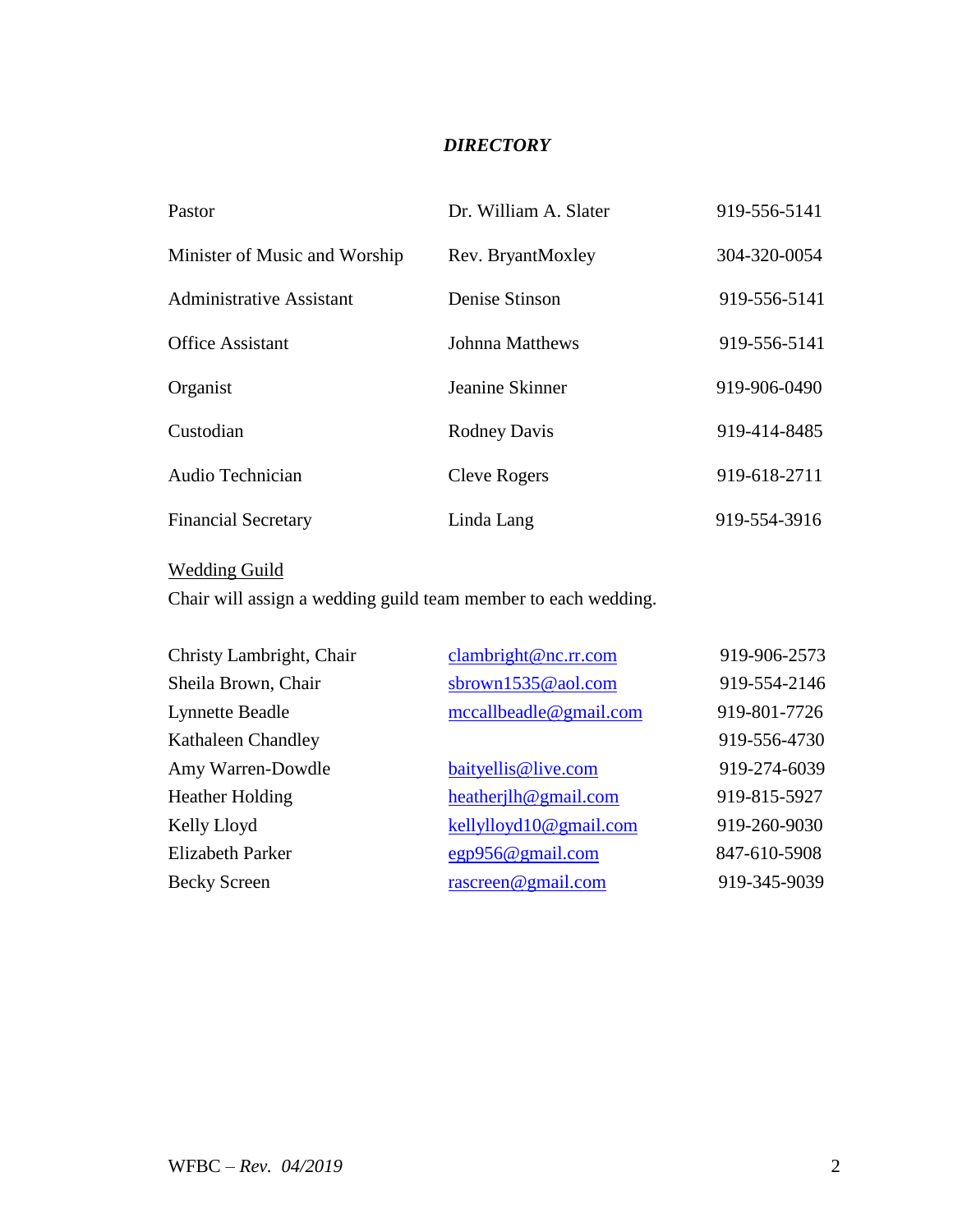**Wake Forest Baptist Church 556-5141**

**Church office hours are: 8:30 a.m. – 4:40 p.m. Monday thru Thursday 8:30 a.m. – 12:30 p.m. on Friday.**

**The Church Office is located at 118 E. South Avenue, across from the church.**

*The information in this package does not include facility fees and policy use. Please see the policy for fee schedule and deposit information.* 

## *YOUR MARRIAGE*

Joining with the members of the Wedding Guild and Wake Forest Baptist Church Staff, our congregation welcomes your use of our facilities and service. It is an exciting and happy time as you prepare for your life together in marriage. We want to be of assistance to you as you make your plans, in order that the occasion is not only a happy one, but also one with deep spiritual meaning.

We believe that Christian marriage is a solemn and sacred covenant between a man and a woman. A church marriage, contrasted with a civil marriage by State laws, is governed by the laws of Christ. The focus should be on Christ, not the bridal couple. A church wedding indicates the public sanction and approval of the church upon the marriage.

The church pledges its loyalty and prayers to the couple being married; and the couple publicly promises their loyalty to Christ's church and announces their intention to live in marriage as Christian witnesses.

It is our desire that your WFBC wedding ceremony is in all aspects a blessed experience. We also invite you and your family to join us in worship and fellowship whenever possible.

*Wedding Guild Members*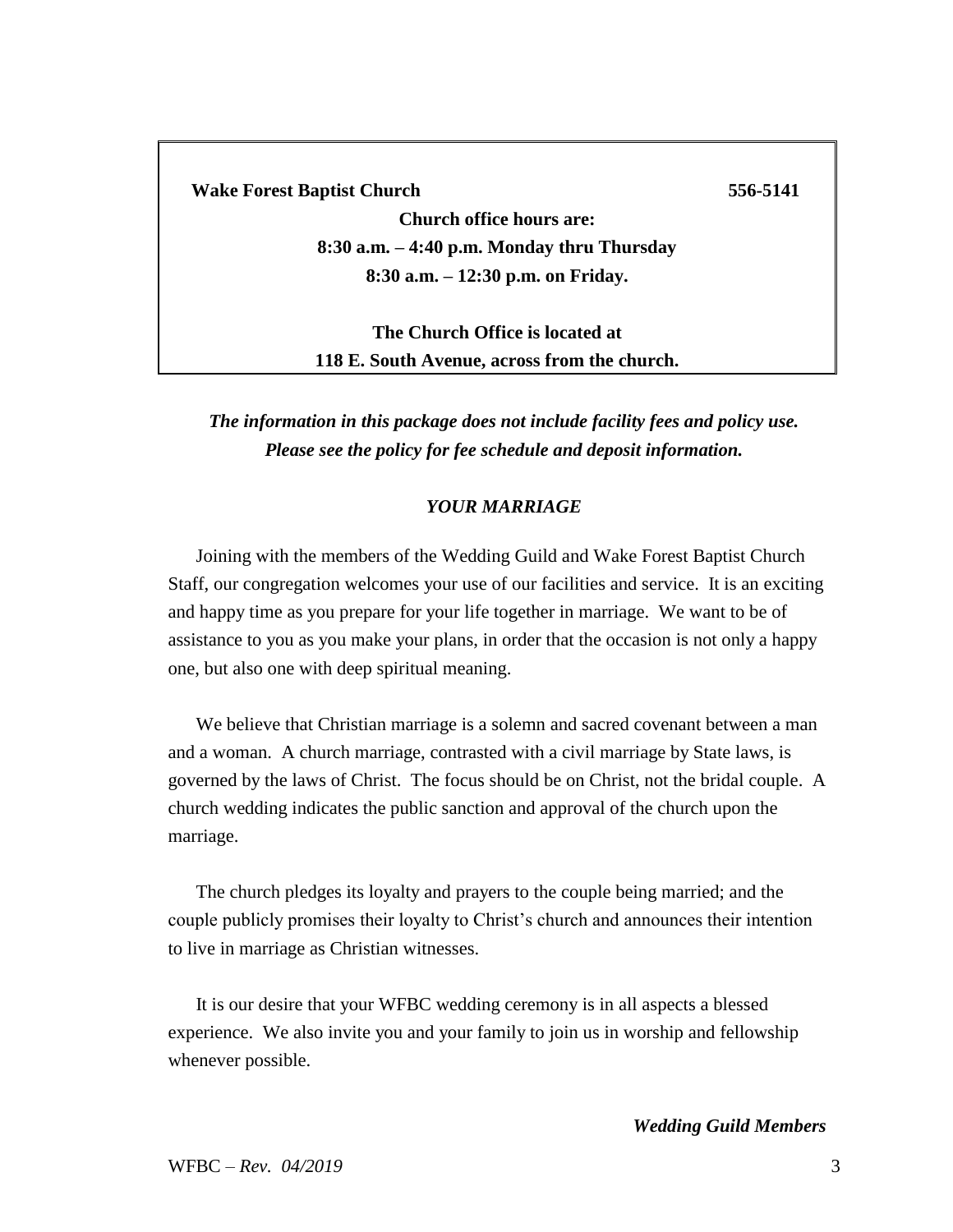# *WAKE FOREST BAPTIST CHURCH WEDDING POLICIES, GUIDELINES AND PROCEDURES*

## *WEDDING COORDINATION*

A member of the Wedding Guild is needed to coordinate all weddings; however, *your Wedding Guild representative is not a wedding planner or director*. The bridal couple should direct all questions concerning the use of the church to the Wedding Guild representative assigned to their wedding.

It is the desire and intent of Wake Forest Baptist Church to be of service to our members, friends of our members and to families of our community. We are glad to make our facilities available for use, provided it is in keeping with our Christian values and responsibilities. The policies, guidelines and procedures that follow outline and further detail the minimum requirements we ask you to meet.

# **SPECIFIC POLICIES**

- 1. All wedding arrangements of members and non-members must be approved by the WFBC Sr. Pastor. Contact the church office to make application and reserve the date. This will permit any necessary arrangements to be made on behalf of the church. The party making the request will be contacted by a representative of the Wedding Guild Committee. (*See Pages 11 and 12 for more information on application and fees.)*
- 2. A pastor of the WFBC will officiate at weddings. The bride or groom may invite another pastor to perform the ceremony upon the approval of the Senior Pastor at Wake Forest Baptist Church.
- 3. The WFBC Minister of Music and Worship must approve all music and musicians planned for the wedding and/or reception. *(Please see additional details regarding music on Page 8.)*
- 4. The WFBC Organist shall be used for any organ or piano music planned if available; use of equipment by another musician chosen by the bridal couple must be approved by WFBC Minister of Music and Worship.Guest organist or pianist must meet with the church organist for instruction on use of the church instruments. *(Please see additional details regarding organist on Page 9.)*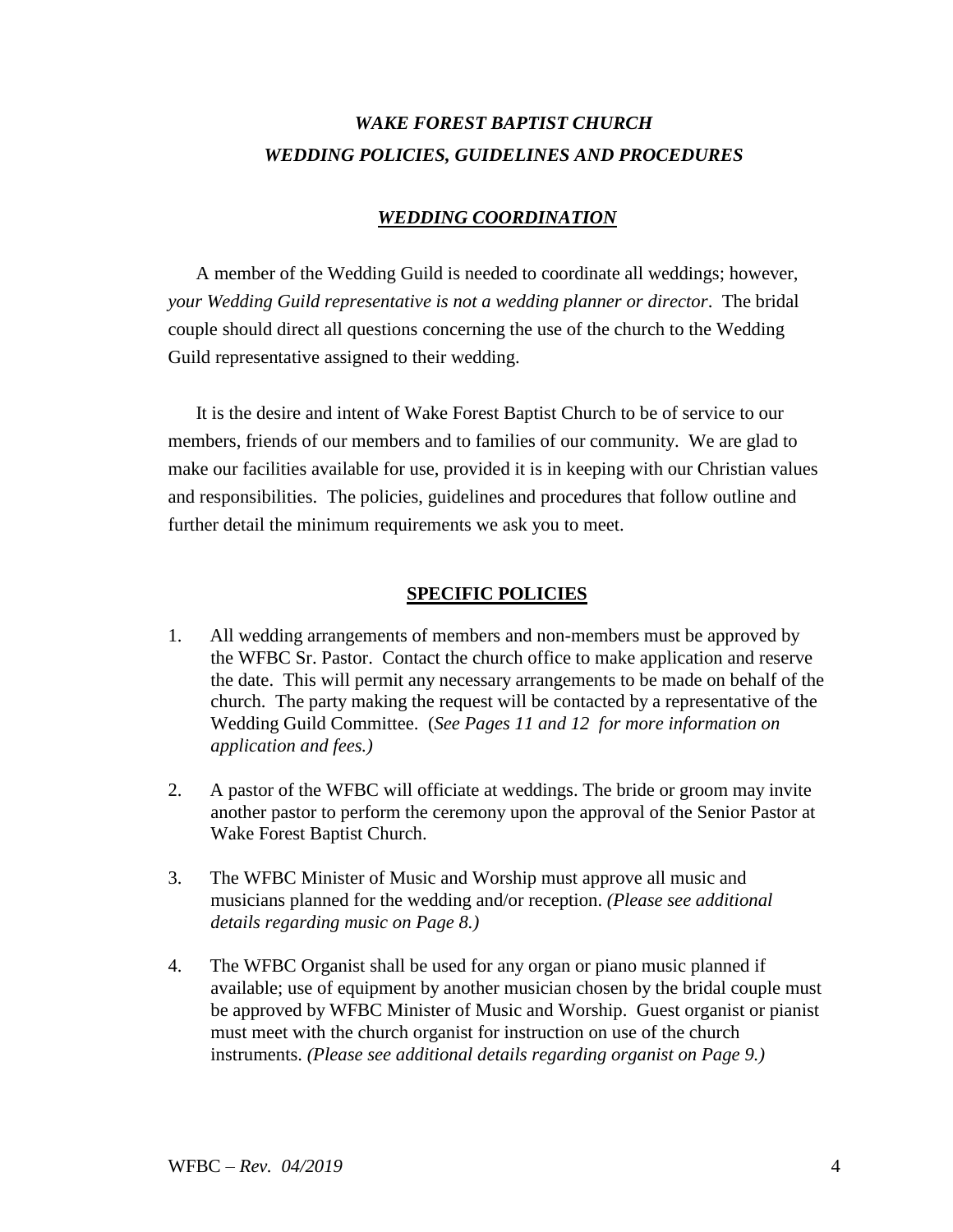- 5. A director of the wedding is required and should be listed on the application form. The director is under the supervision of the Pastor and the Wedding Guild representative. A member of the Wedding Guild will meet with the Bride and her director one time in advance of the wedding date, and attend the rehearsal and wedding to coordinate all matters related to the use of the facilities.
- 6. It would be appreciated if rehearsals not be scheduled before 6:00 p.m. on weekdays without the prior approval of your Wedding Guild Representative. All Rehearsals should be limited to one hour.
- 7. The bridal couple must give the marriage license, issued in Wake County, to the officiating minister at the rehearsal.
- 8. Wedding guests shall be limited to the seating capacity of the Sanctuary and balcony which totals approximately 520. The reception hall can accommodate approximately 200 for seated meal or 300 for informal reception.
- 9. For bridal send-off, throwing of rice is prohibited. Birdseed, bubbles, sparklers or white rose petals are acceptable alternatives for outside use only.
- 10. The bride must call the custodian, audio technician and Wedding Guild representative assigned if there is a change in the time of the Rehearsal or Wedding Ceremony. No changes in time allowed 30 days prior to the event.
- 11. Alcoholic beverages are not permitted on the church premises. In addition, the bride and groom are requested to advise members of the wedding party that they shall refrain from the use of alcoholic beverages before both the rehearsal and the wedding ceremony. Any observation by wedding guild representative could result in cancelling event or ending reception early and notifying the authorities. Abuse of this rule will not be tolerated.
- 12. Dancing in the fellowship hall is limited to couple's first dance, father daughter and mother son dances.
- *13.* Smoking is prohibited on the church property.

# **SEE WAKE FOREST BAPTIST CHURCH FACILITIES USE POLICY FOR DETAILED INFORMATION ON USE OF FACILITIES AND SERVICES OFFERED**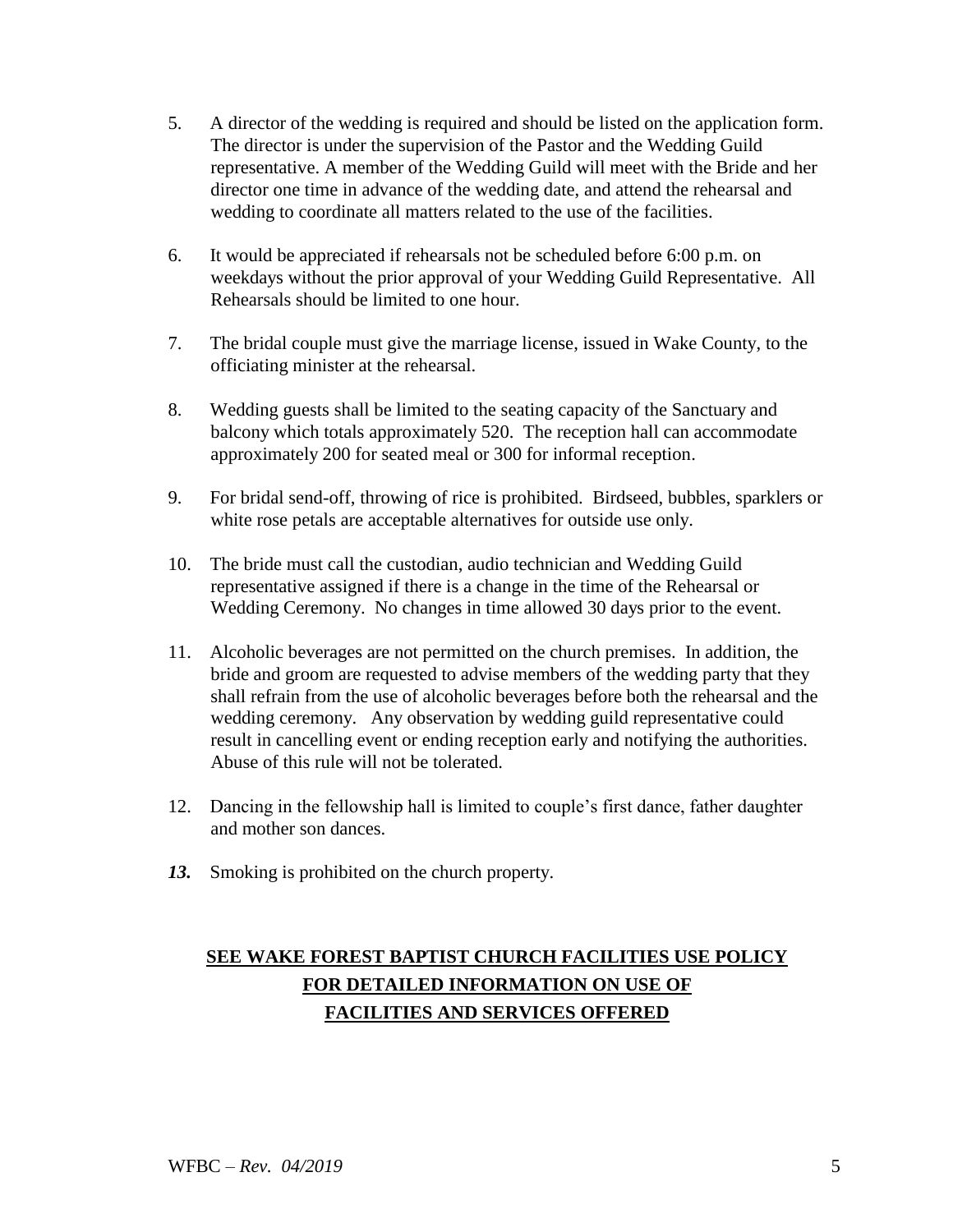#### *DRESSING ROOM ACCOMMODATIONS AT THE CHURCH*

The wedding party may use the areas designated for dressing. The bride's dressing area is usually in a classroom on the hall adjacent to the sanctuary. The groom and groomsmen may use Room 9 (the choir room) located behind the baptistry.

The wedding party should designate someone to stay after the wedding to assure prompt removal of all items left after the ceremony. The Wedding Guild Representative will need to know who this person is before the wedding. The wedding party is responsible for cleaning the dressing area. All trash should be disposed of in the trash can provided. Anything that is brought into the church should be removed at the end of the ceremony wedding and/ or reception (except as noted in Florist Instructions, Page 8).

The church will not be responsible for any articles lost, stolen or damaged.

#### **PARKING AND ELEVATOR**

Accessible parking is located behind the church. Additional parking is available in various lots across from or near the sanctuary. Cars are not to be parked overnight in the church parking lot. It is suggested that a wedding party member should be assigned to direct those requiring the elevator how to proceed from the parking lot to the elevator and proceed to access the sanctuary.

#### *SEE ENCLOSED FLOOR PLAN*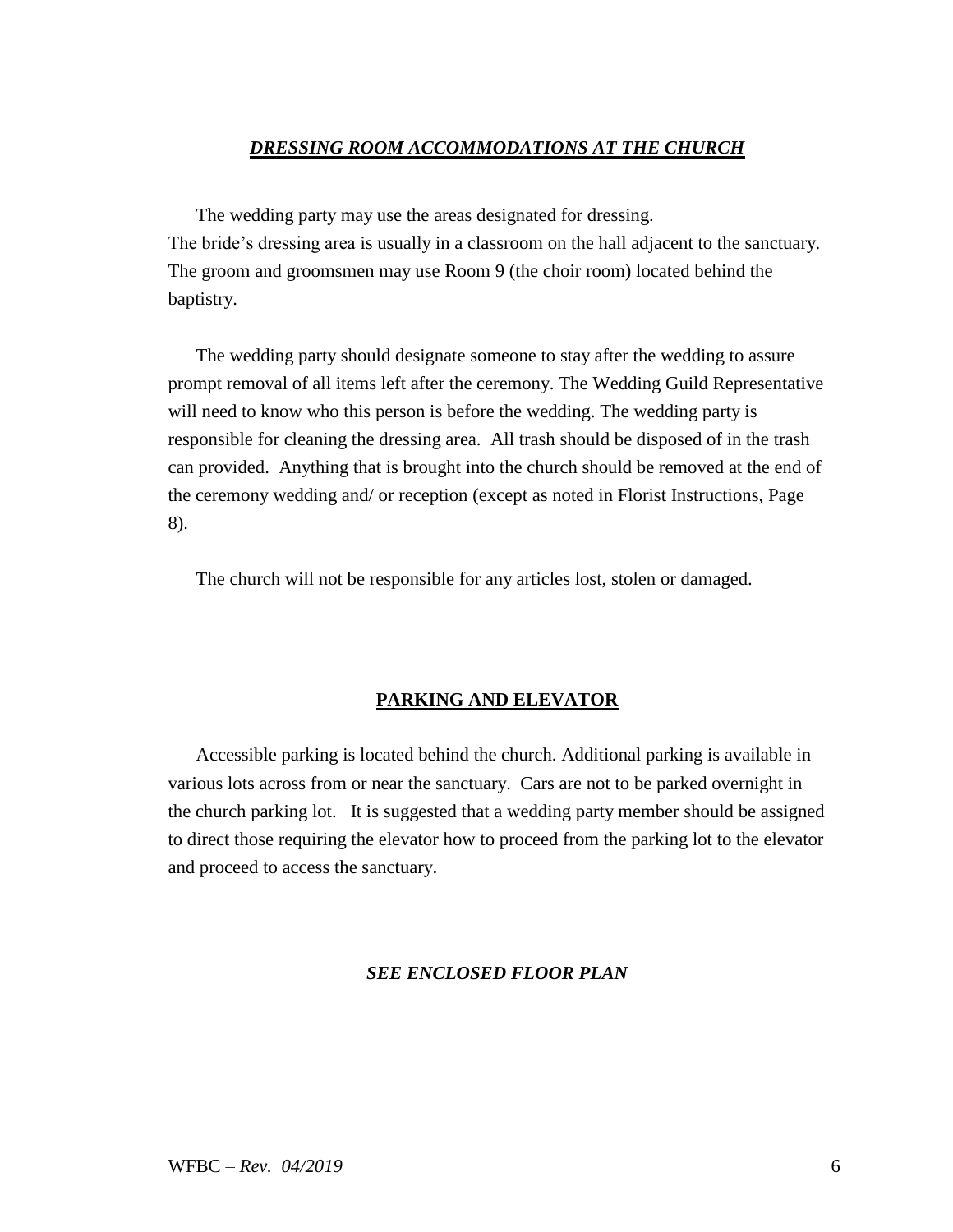# *DECORATING THE SANCTUARY*

It is the wish of the church that the floral decorations for weddings be as simple as possible. Our Sanctuary has been architecturally designed and structured with appointments to enhance all services. The bride should also discuss decorations with the Wedding Guild representative.

# **Regulations for Decorations**

- 1. No nails, tacks, tape or screws may be put into the furniture, walls, or floor.
- *2.* Communion table and chairs shall be moved only by the church custodian. *THE PULPIT AND PIANO ARE NOT TO BE MOVED.*
- 3. Decorations should be removed immediately following the wedding (except as noted in Florist Instructions).
- 4. The wedding party will be responsible for any damage to the church building attributable to the wedding.
- 5. Candles should be dripless, and extinguished by use of brass snuffers. No lighted candles may be used in bouquets or baskets carried by attendants.
- 6. No liquids or food products are allowed in the sanctuary. No decorations, including flowers, candelabra or potted plants, may be placed on the piano or organ console. Nothing can be placed on the baptistry in front of the cross.
- 7. All items brought into the church must be removed at the end of the ceremony (except as noted in Florist Instructions). All trash should be placed in trash cans provided in the dressing areas.

# *FLORIST INSTRUCTIONS*

Flowers should be delivered approximately two hours prior to the wedding. Unless the bride desires that the floral arrangements remain in the church for other use, these should be removed immediately after the ceremony, along with all rental equipment. Arrangements for rental equipment to remain in the church overnight *must be agreed upon* by the Wedding Guild representative prior to the rehearsal. If flowers are to remain in the church, please let the Wedding Guild representative know so they can notify the chairman of the Flower Committee.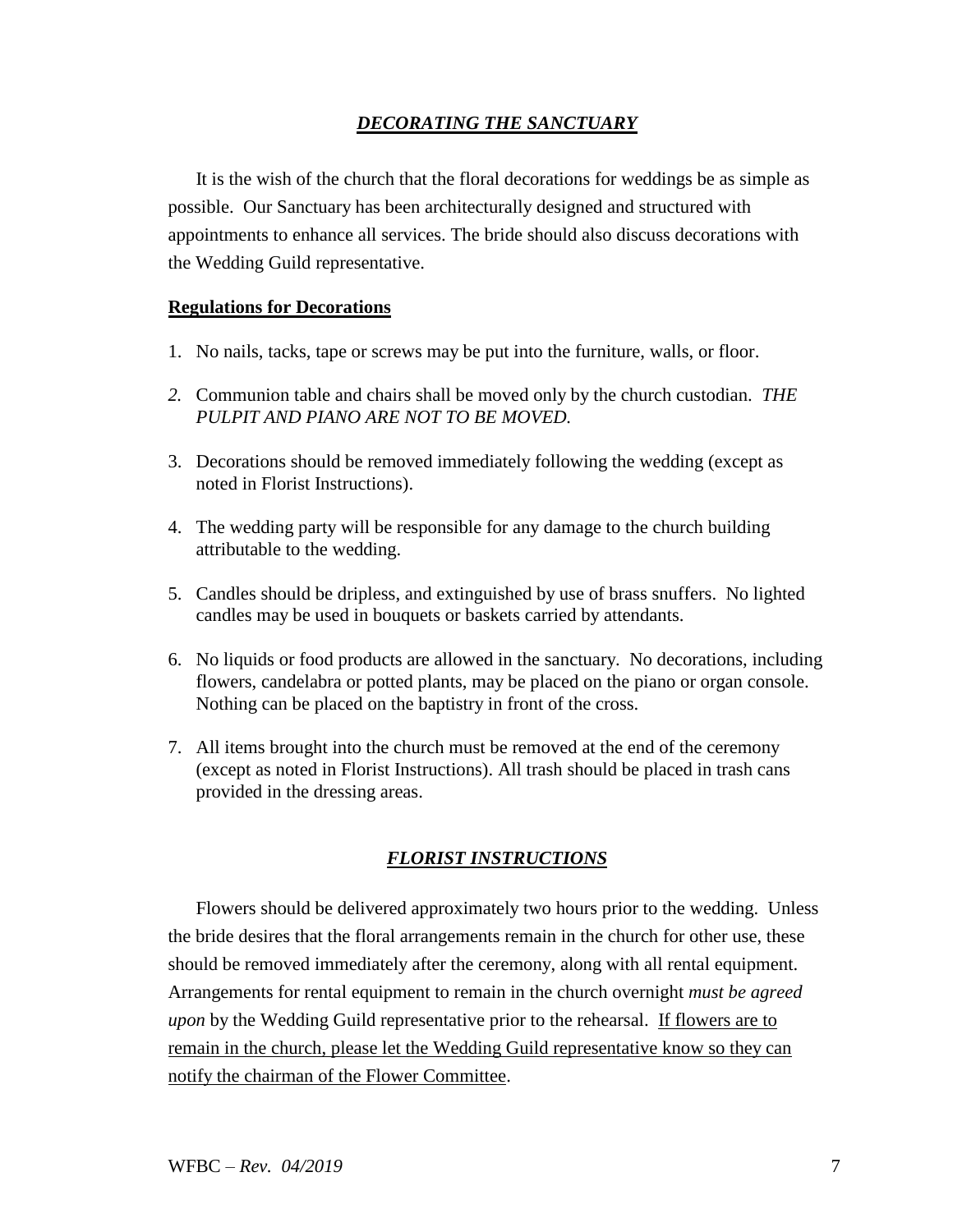#### *MUSIC*

The Minister of Music and Worship and the Organist at Wake Forest Baptist Church are responsible for the music at all weddings. If the bride is seeking the use of the organ and/or piano at Wake Forest Baptist Church, the bride must contact the organist at Wake Forest Baptist Church to assist on the date of the wedding ceremony. If the organist at Wake Forest Baptist Church cannot assist on the date of the wedding ceremony, or with special permission, the bride may procure another experienced organist or musician.

Any guest organist or pianist must discuss with the Wake Forest Baptist Church organist what is expected to ensure the condition of the equipment for Sunday services.

Permission for any musician to perform at Wake Forest Baptist Church must be approved by the Minister of Music and Worship. It is the responsibility of the bride to contact the Minister of Music 30 days in advance for approval of all music to be performed during the wedding ceremony. No pre-recorded music is allowed. A list of the music to be used in the ceremony must be approved by the Minister of Music and Worship at least 30 days in advance of the wedding ceremony.

All musicians, soloists and instrumentalists must also contact the Minister of Music and Worship for final approval of the wedding ceremony music. Instrumentalists and soloists must furnish their own music. Any soloist performing in the wedding ceremony must deliver to the organist the music to be played at least three (3) weeks in advance of the ceremony. Any special music which is not in the organist's wedding library needs to be purchased by the bride.

The singing of hymns by the congregation can be an excellent way to help those assembled to share in thanks and praise.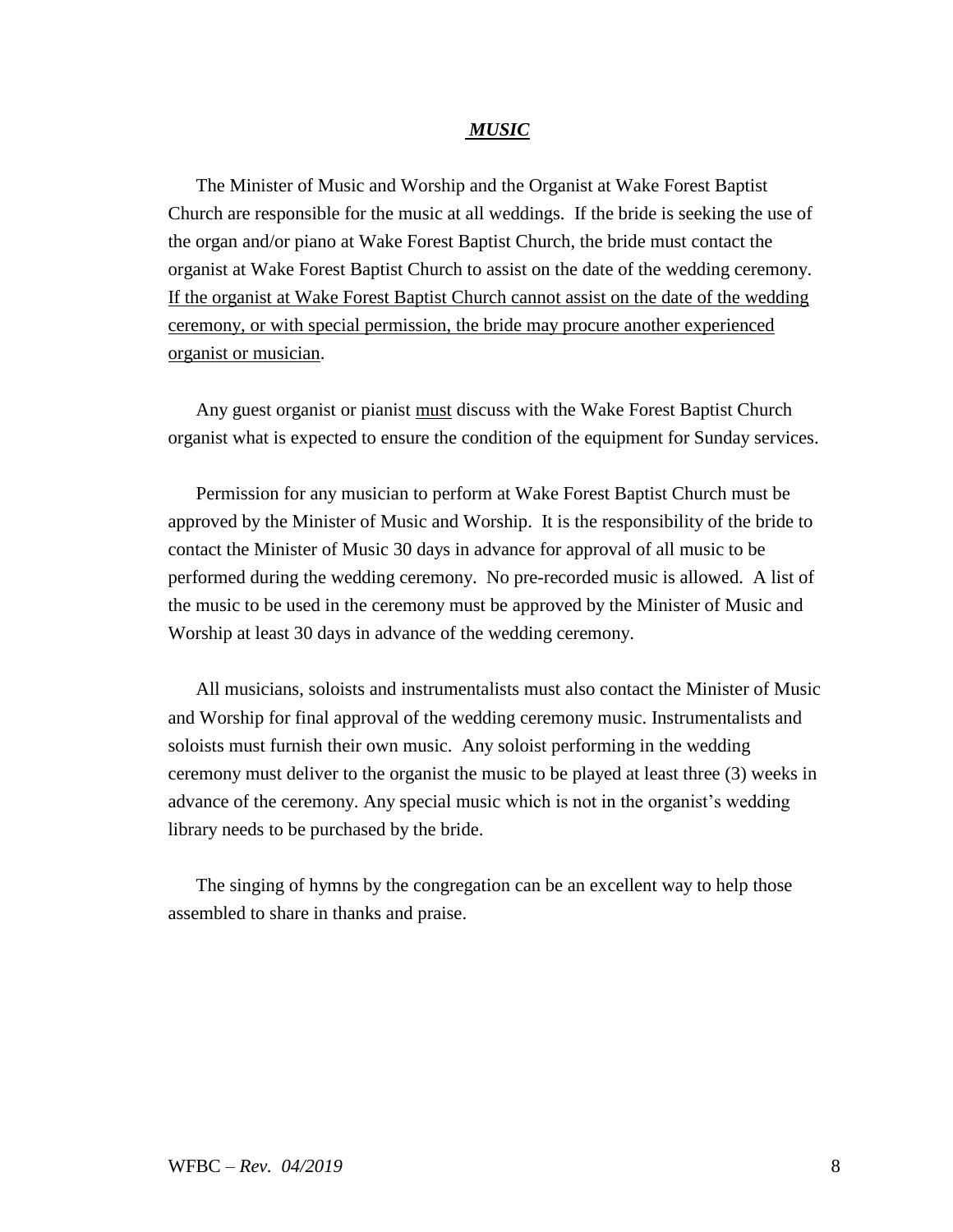### *PHOTOGRAPHY/ AUDIO*

Weddings held in a church are of a religious nature and are not to be a photographic production. All photography and video recordings of the wedding should be dignified and professional.

The photographer is to be instructed that flash pictures will not be permitted in the Sanctuary during the processional, the ceremony or the recessional. Such pictures are permitted when the wedding party assembles before or after the ceremony. A "no flash photograph" sign is available to display in the foyer for arriving guests.

The photographer should attend the rehearsal; meet the minister and the Wedding Guild representative.

 Videotaping is allowed from an agreed upon area under the direction of the pastor in a manner that is nondisruptive to the wedding ceremony. Equipment should be set up one to two hours prior to the wedding hour.

The photographer and videographer should test equipment with the sound technician before the ceremony to ensure no interference. A CD of the ceremony is included at no charge.

No equipment is to be visible in the church, which includes cords, additional lights and tripods.

Photographers and videographers should be "invisible" during the ceremony to the wedding party and most of the congregation. During the ceremony, these individuals should only photograph from the back of the church.

A bride may chose to mention, "no flash photography" in her wedding program to discourage guests from using cell phones and other cameras during the worship service.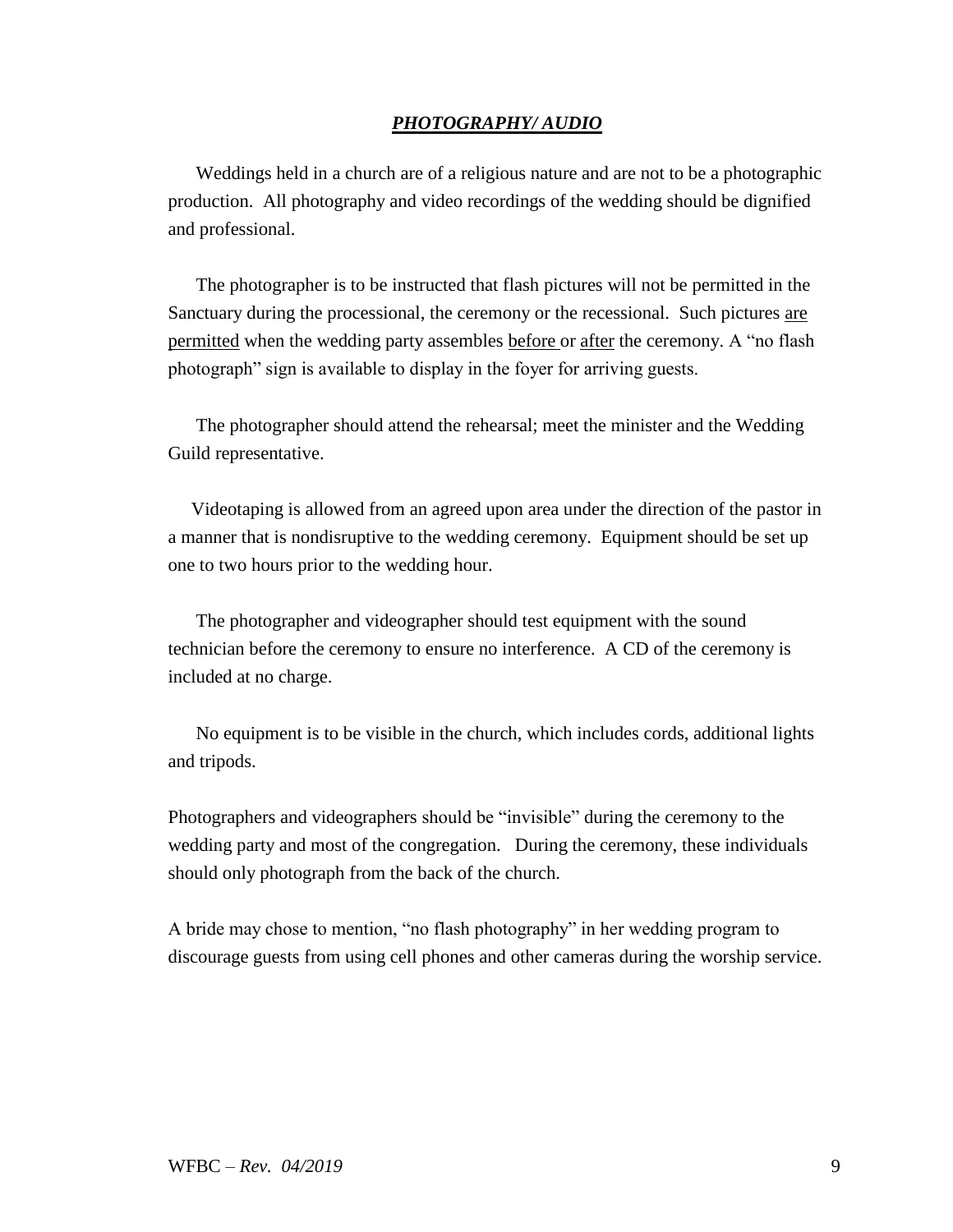#### *SUMMARY OF DUTIES OF THE CHURCH STAFF*

#### **SR. PASTOR**

The Senior Pastor shall approve the wedding plans and use of any other minister for the ceremony.

## **MINISTER OF MUSIC AND WORSHIP**

The Minister of Music and Worship shall approve and advise regarding all music to be a part of the ceremony and in the fellowship hall if reception is held at church.

## **ORGANIST**

The services of the Wake Forest Baptist Church organist shall include:

- 1. initial consultation with the bride discussing the music desired for the wedding ceremony
- 2. up to one hour and 15 minutes for the rehearsal services,
- 3. the wedding ceremony, including 30 minutes of pre-nuptial music

Any extra rehearsal time with a soloist or an instrumentalist may be scheduled at the rate of \$50 per hour. Instrumentalists and soloists must furnish their own music. Any special music which is not in the organist's wedding library needs to be purchased by the bride.

## **CUSTODIAN**

The wedding party is responsible for cleaning dressing areas and removing everything brought into the church. Trash cans are provided in the bride and groom's dressing area.

Duties of the custodian shall include the following:

- 1. Opening and closing the church for all functions.
- 2. Turning lights on as needed (including covered walkway).
- 3. Cleaning the sanctuary following the rehearsal and the wedding.
- 4. Moving and replacing furniture if needed (Pulpit will not be moved).
- 5. Meeting with florist to arrange for opening of the church.
- 6. Arranging for heating or cooling.
- 7. Preparing Fellowship Hall for reception.

See facilities use policy for additional fees and details of custodial services.

# **AUDIO TECHNICIAN**

The duties of the Audio Technician shall include providing and approving all audio services during the rehearsal and wedding ceremony. Use of sound and video system in fellowship hall also require the church's audio technician and will incur additional fees. See facilities use policy for additional fees and details of audio services.

## **WEDDING GUILD REPRESENTATIVE**

A member of the Wedding Guild is needed to coordinate use of the facilities for all weddings, but the Guild Representative is *not a wedding planner or director*. The bridal couple should direct all questions concerning the use of the church to the Wedding Guild representative assigned to their wedding.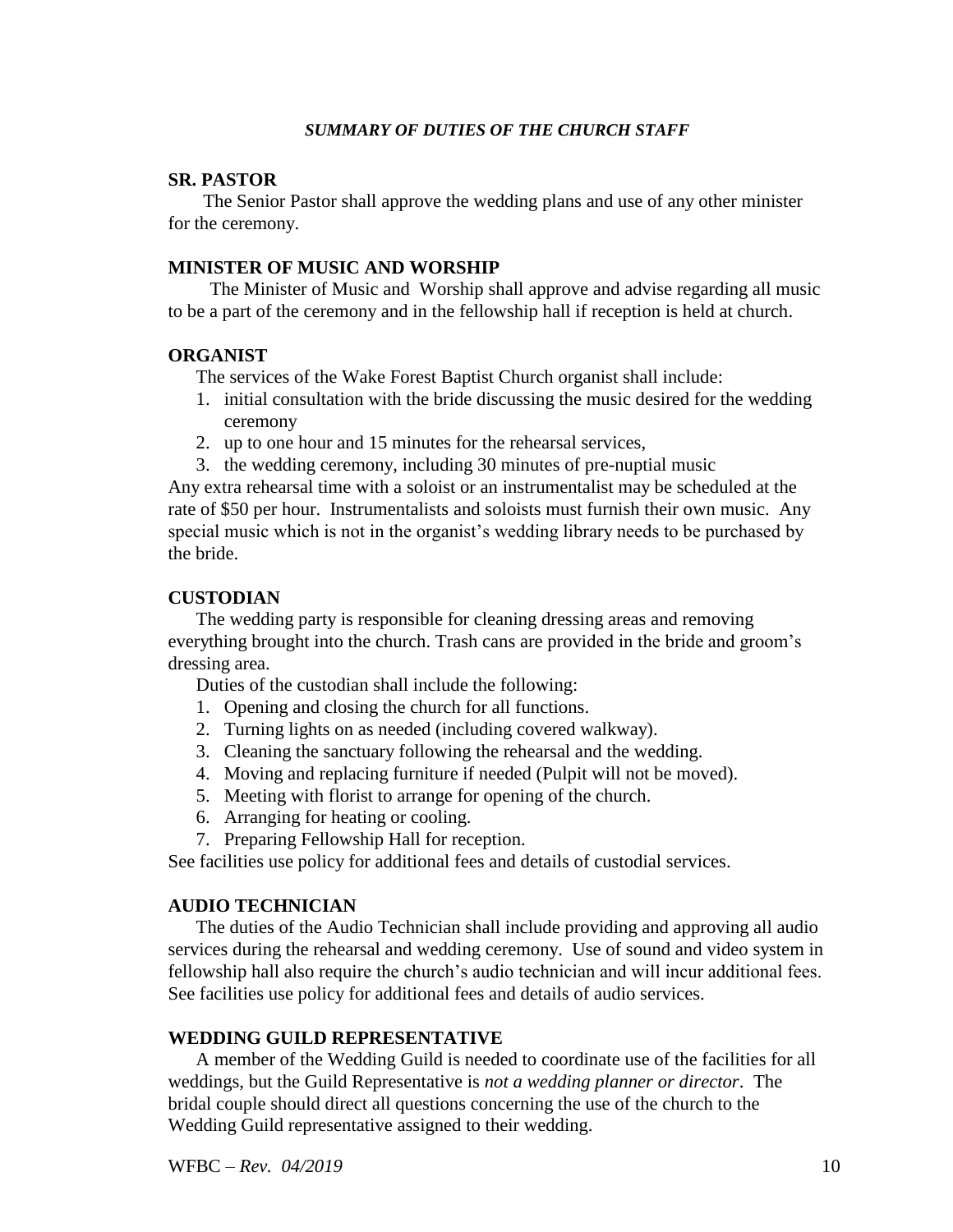# *SUMMARY CHECKLIST OF DUTIES OF THE BRIDE*

- o Fully review Policies Brochure
- o Fill out Wedding Application with Wake Forest Baptist Church and submit to church office (*at least 120 days in advance of wedding date or 6 months if nonmember). \$200 Deposit is due with the application.*
- o When application is approved, review policies and speak with Wedding Guild Representative. Inform Wedding Guild representative of any additional information concerning the rehearsal and wedding ceremony.
- o Select and confirm choice of Minister(s)
- o Select and confirm choice of Photographer
- o Select and confirm choice of Wedding Director
- o Confirm all music with WFBC Minister of Music and Worship *(at least 30 days in advance of wedding date)*
- $\circ$  Select organist, soloists(s), instrumentalists(s), if any, and confirm with WFBC Minister of Music and Worship *(at least 30 days in advance of wedding date)*
- o Confirm special needs for WFBC Custodian
- o Confirm special needs for WFBC Audio Technician
- o Obtain Marriage License *(prior to rehearsal) and give to Minister at rehearsal*
- o Make final payment to Wake Forest Baptist Church *(at least 30 days in advance of wedding date)*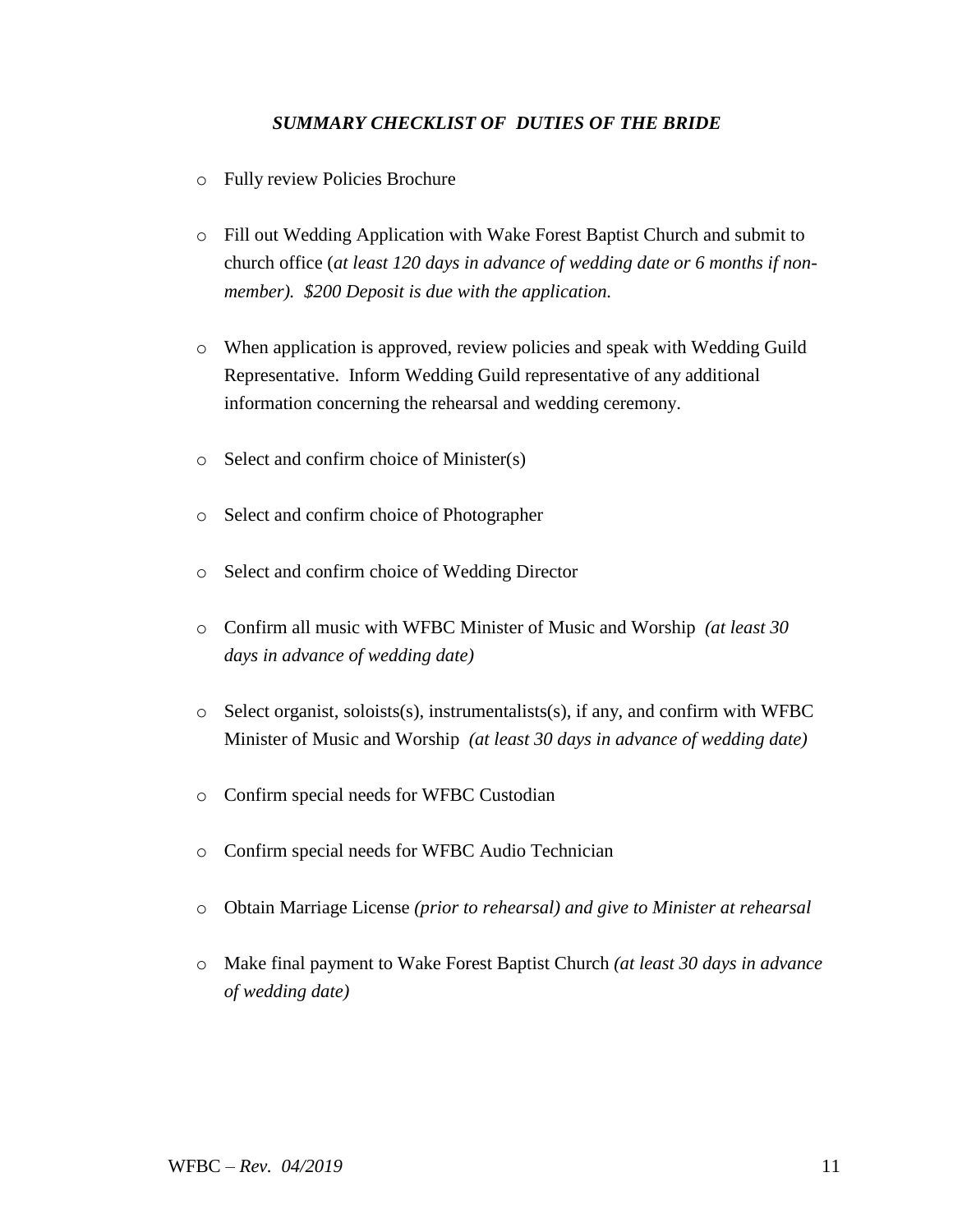# **SUGGESTED WEDDING REHEARSAL PROCEDURES**

**Following these recommendations will facilitate the speed of the rehearsal. NOTE – please tell the wedding party to arrive earlier than the specified time, traffic delays can delay the start of the rehearsal and result in additional fees from hired musicians and/ or other service providers.** 

# **ORDER OF REHEARSAL:**

- 1. Begin with everyone at the alter
- 2. Remind participants about gum, no hands in pockets, don't fold arms
- 3. Practice recessional
- 4. Practice processional including seating of parents, other special guests
- 5. Practice with minister and other participants (readers, music, unity candle)
- 6. Practice recessional
- 7. Practice processional again if necessary

# **ALTER ARRANGEMENT:**

- 1. Bride on the left; Groom on the right facing minister
- 2. Attendants divide by sexes or stand in pairs—Bride's choice
- 3. Father of the Bride leaves Bride with Groom or stays between them until he "gives her away," then he is seated with Bride's Mother.

# **RECESSION:**

- 1. Bride and Groom
- 2. Flower Girl and Ring Bearer
- 3. Honor Attendants (Maid/Matron of Honor and Best Man)
- 4. Bridesmaids and Groomsmen
- 5. Parents
- 6. Grandparents
- 7. Special honored guests
- 8. Congregation/guests

# **PROCESSION:**

- 1. Begin with everyone at the alter.
- 2. Groomsmen enter separately or accompany the Bridesmaids.
- 3. Bridesmaids (begin with the one who will be farthest from Bride at alter).
- 4. Ring Bearer and/or Flower Girl (children can be seated with their parents once they reach the front).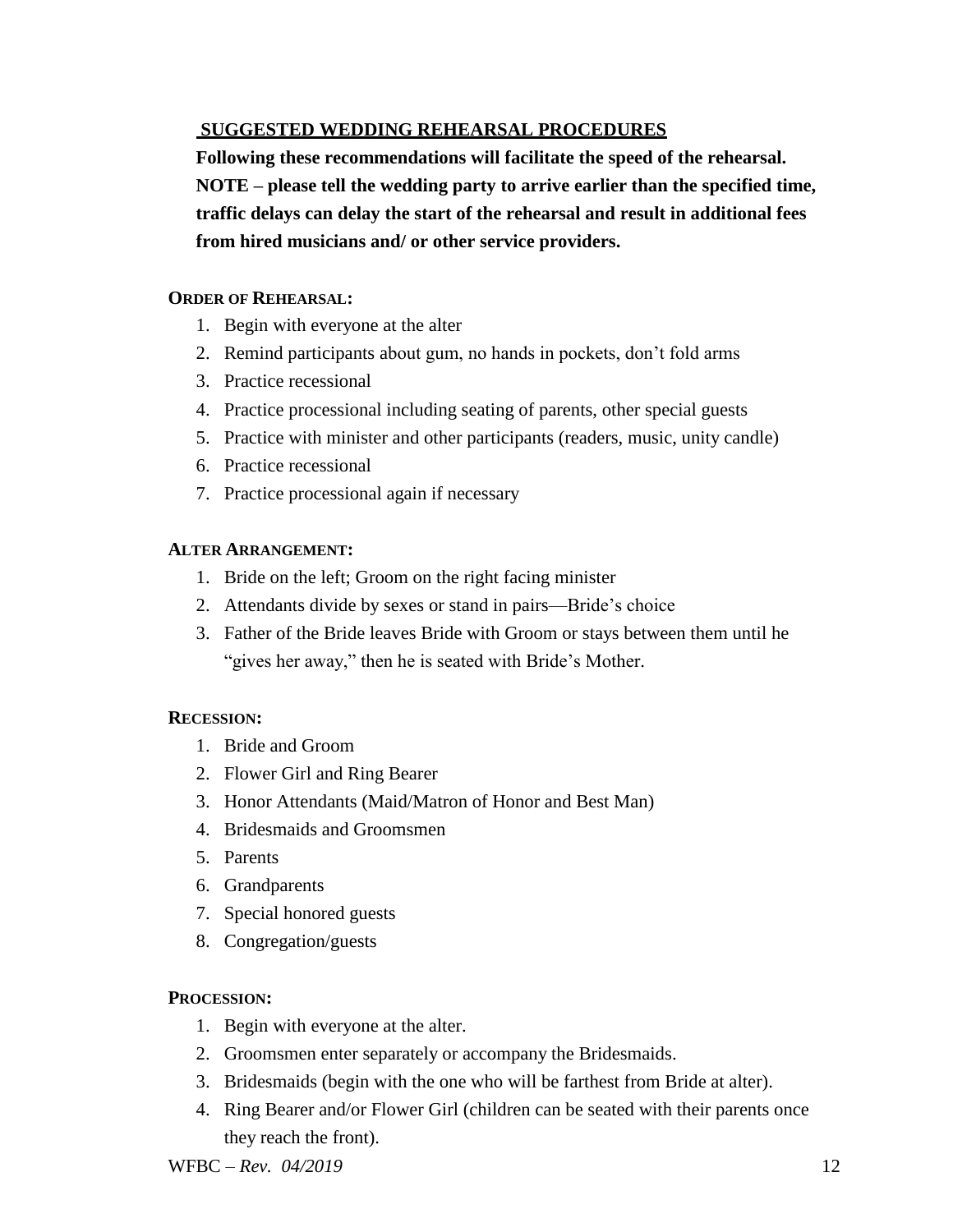- 5. Honor Attendants(s).
- 6. Bride, walking to the left of her escort.

# **SEATING:**

- 1. First row and second row: immediate family (parents, siblings, grandparents).
- 2. Third through fifth rows: aunts, uncles, cousins, godparents; stepfamily; other special guests.

# **ORDER OF SEATING:**

- 1. Grandmothers: Grooms first—seated on right; then Bride's—seated on left.
- 2. Grandfathers follow behind Usher/Groomsman and Grandmother on Groomsman's right arm.
- 3. Groom's mother seated on the right; Father (if not a Groomsman) follows and sits next to Mother.
- 4. Bride's Mother—*always the last to be seated*—signifies the ceremony is about to begin.

## **REMINDERS TO ALL MEMBERS OF WEDDING PARTY:**

- 1. No gum chewing—nothing in mouth.
- 2. No fidgeting during ceremony.
- 3. No whispering during ceremony.
- 4. Stand straight and SMILE.
- 5. Groomsmen, keep your hands by sides or behind your back; PLEASE DO NOT CLASP HANDS IN FRONT OR PUT THEM INTO YOUR POCKETS!! MAKE SURE YOU HAVE NOTHING IN YOUR POCKETS TO RATTLE OR TEMPT YOU TO PUT IN YOUR HANDS.
- 6. Determine when Maid of Honor takes bouquet and return it.
- 7. Remind Ushers/Groomsmen to offer female guests their right arm.
- 8. WALK NATURALLY, NO LOCKED STEPS OR FANCY FOOT WORK— 4 paces behind previous entrant.

# **DO NOT LOCK YOUR KNEES—YOU WILL COLLAPSE!**